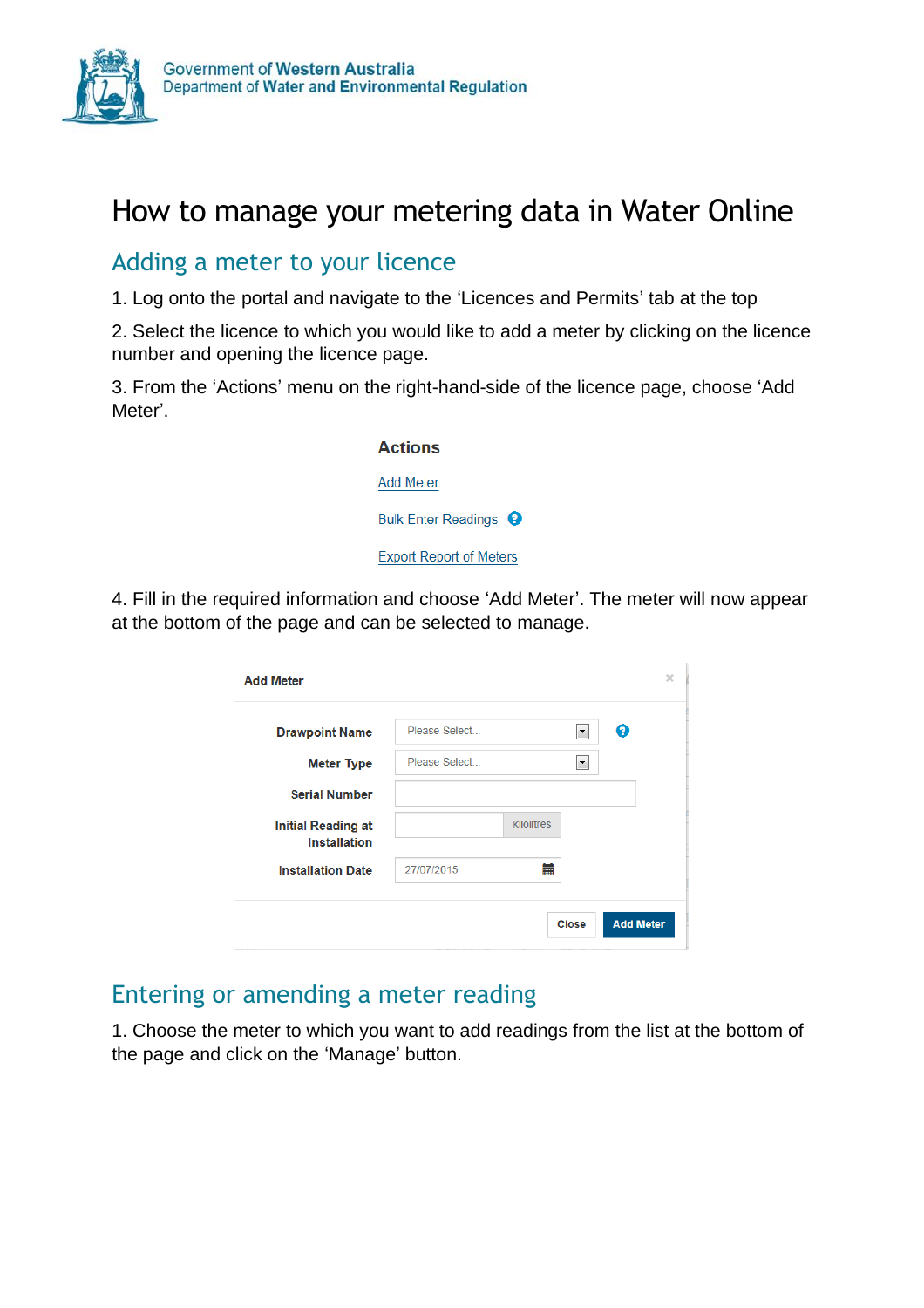| <b>Meters</b>   |                                               |         |                   |                                  |                          |                |
|-----------------|-----------------------------------------------|---------|-------------------|----------------------------------|--------------------------|----------------|
|                 |                                               |         |                   |                                  |                          | $\alpha$       |
| Serial Number A | <b>Name</b>                                   | Type    | <b>Status</b>     | <b>Last Reading (kilolitres)</b> | <b>Last Reading Date</b> | <b>Actions</b> |
| 321654          | Default: DPT_ID 182530 (E405258 N6427305 Z50) | Woltex  | <b>O</b> Active   | 32                               | 15/06/2015               | <b>Manage</b>  |
| 321             | Default: DPT ID 182530 (E405258 N6427305 Z50) | Actaris | <b>O</b> Inactive |                                  | 1510 01/03/2015          | <b>Manage</b>  |
| 123             | Default: DPT ID 182530 (E405258 N6427305 Z50) | ABB     | <b>O</b> Inactive | 51                               | 02/01/2015               | <b>Manage</b>  |

2. Choose the 'Enter a Reading' option from the 'Actions' menu on the right-handside of the meter page.

3. Enter the reading information. Note that there is helpful information in the blue question mark symbols on each page **.** There are some validation checks done on the meter readings entered. For example, a reading must be higher than a previously dated reading.

| Enter Reading <sup>9</sup> |                                    |            |   | × |
|----------------------------|------------------------------------|------------|---|---|
|                            | Water Year 28/10/2014 - 27/10/2015 |            | Ø |   |
| Reading                    |                                    | kilolitres | Ø |   |
| <b>Reading Date</b>        | 27/07/2015                         | 扁          | Q |   |
| Comment                    |                                    |            |   | Ø |
|                            |                                    |            |   |   |

4. Once the reading has been entered, it can be viewed along with previous readings at the bottom of the meters page.

| <b>Readings</b> |     |       |              |                     |                          |                          |                |
|-----------------|-----|-------|--------------|---------------------|--------------------------|--------------------------|----------------|
| <b>Reading</b>  |     | Usage | Date         | <b>Entered By</b>   | <b>Amended By</b>        | <b>Comments</b>          | <b>Actions</b> |
|                 | 200 | 100   | 10/05/2015   | Department of Water | $\overline{\phantom{0}}$ | $\overline{\phantom{a}}$ | <b>Amend</b>   |
|                 | 100 | 95    | 01/05/2015   | Department of Water | $\sim$                   | ٠                        | <b>Amend</b>   |
|                 | 5   |       | 0 01/04/2015 | Department of Water | $\overline{\phantom{a}}$ | ۰                        | <b>Amend</b>   |

5. If you have made an error entering a reading, you can choose 'Amend Reading'. You can amend the date of the reading or the number of the reading, but you must provide a comment as to why the reading is being amended.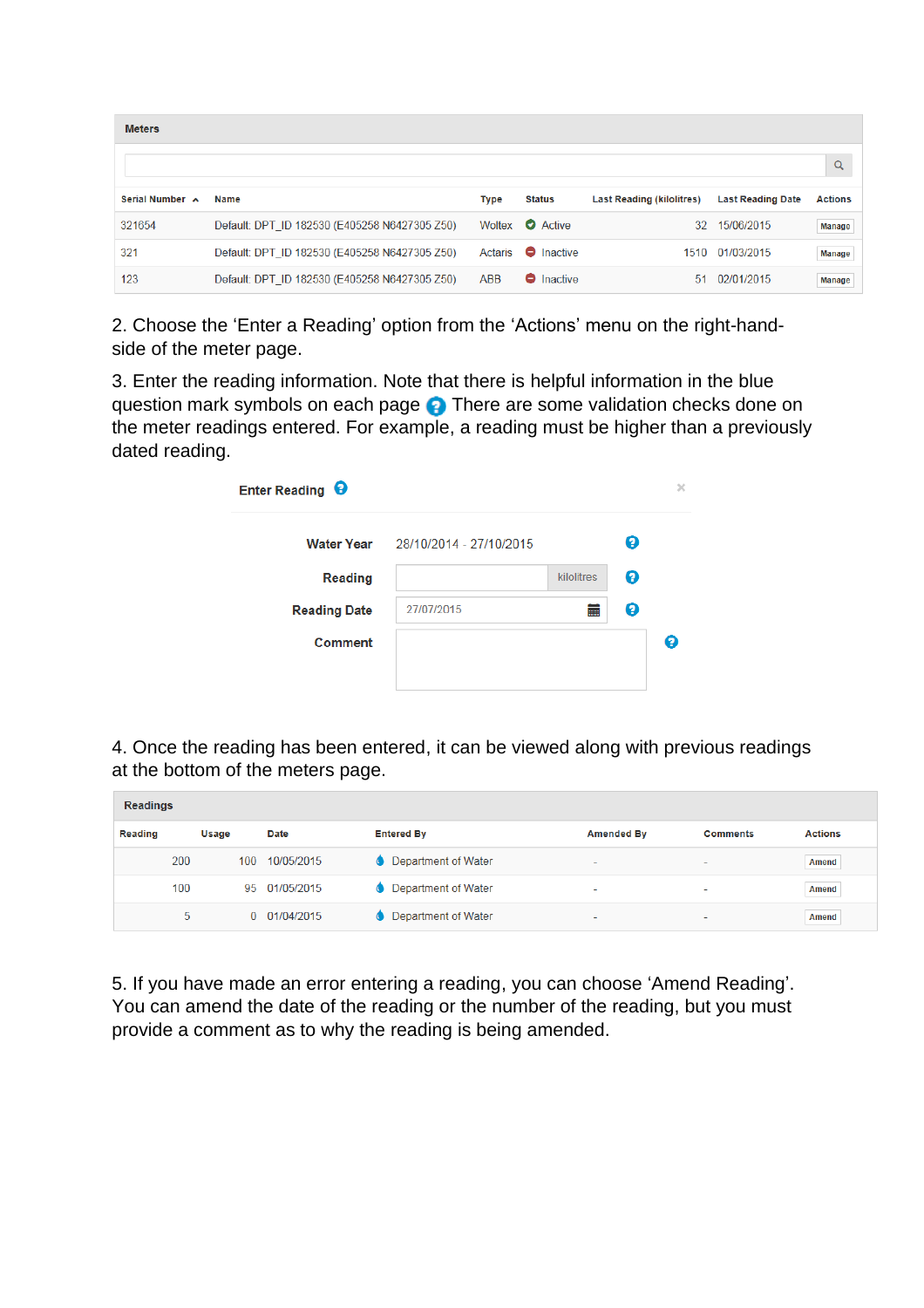|            |        |                                                            |               | ×               |
|------------|--------|------------------------------------------------------------|---------------|-----------------|
|            |        |                                                            |               |                 |
|            |        |                                                            |               |                 |
| 200        | kL<br> |                                                            | <b>kL</b><br> |                 |
| 10/05/2015 |        | 10/05/2015                                                 | 扁             |                 |
|            |        |                                                            |               |                 |
|            |        |                                                            |               |                 |
|            |        | Water Year 28/10/2014 - 27/10/2015<br><b>Existing Data</b> |               | <b>New Data</b> |

## How to do bulk uploads of meter readings

If you have multiple meters on a licence, or you have multiple reading dates for which you would like to submit meter readings, you can upload these by using a bulk readings template.

1. Navigate to the licence page to which you would like add readings and choose 'Bulk Enter Readings' from the 'Actions' menu.

2. Choose 'Download Template' from the 'Actions' menu on the bulk upload screen.

3. Save the CSV spreadsheet onto your computer. The spread sheet is prepopulated with your licence and meter information. To add additional readings, you need to copy the licence and meter information to the number of rows you require. Enter the meter readings and dates and save the file.

|        | Licence Number Meter Serial Number Drawpoint Colloquial Name | Meter Reading Reading Date |  |
|--------|--------------------------------------------------------------|----------------------------|--|
| 169949 | 123456 Default: DPT_ID 182530 (E405258 N6427305 Z50)         |                            |  |
| 169949 | 321654 Default: DPT ID 182530 (E405258 N6427305 Z50)         |                            |  |
|        |                                                              |                            |  |
|        |                                                              |                            |  |
|        |                                                              |                            |  |
|        |                                                              |                            |  |

4. When the file is ready, select 'Upload File' and then 'Submit'. The readings will be validated by the system and you will receive an email notification when your readings have been successfully imported.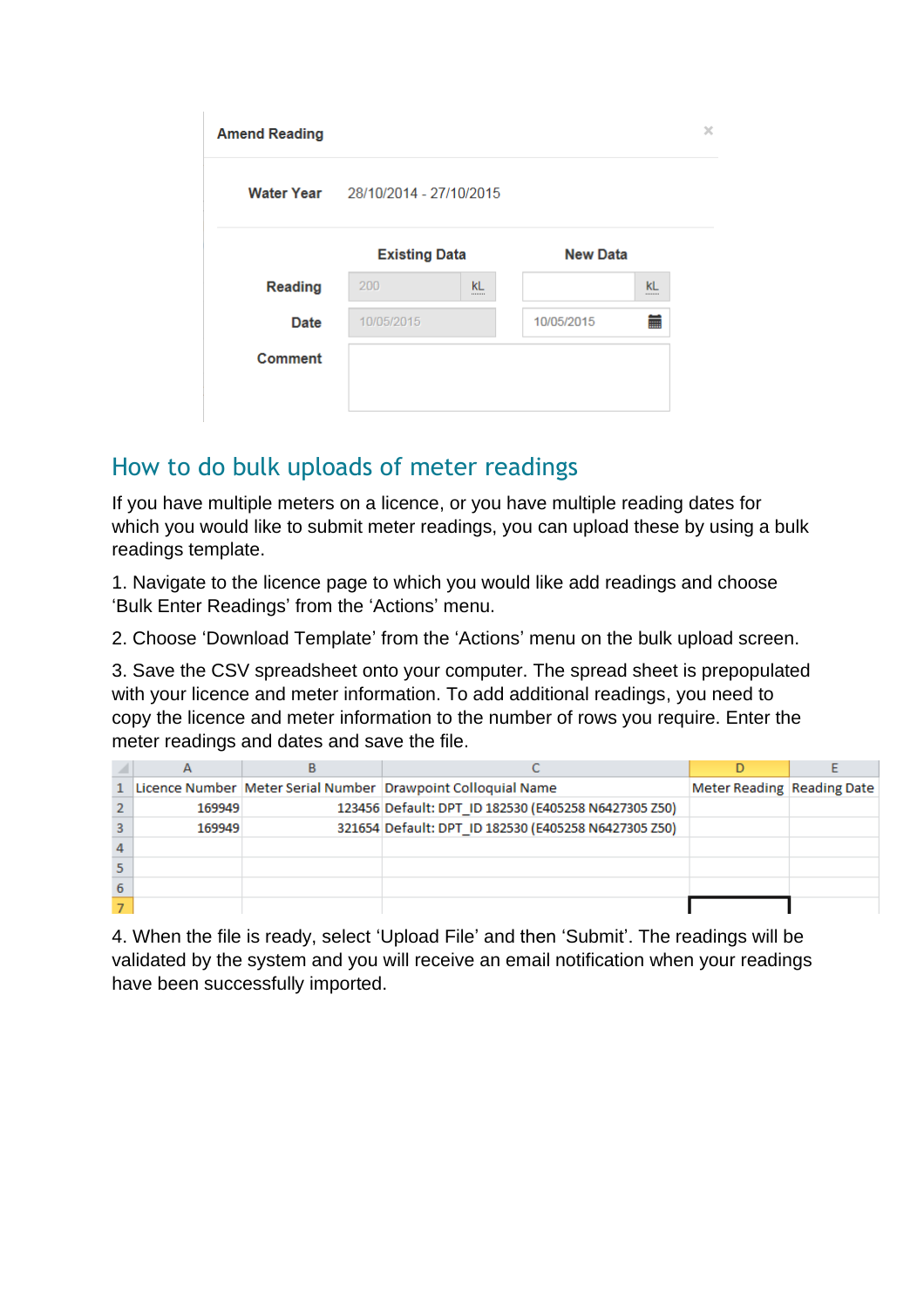To provide a bulk meter reading download the Bulk Readings Template to your computer, complete the template and then submit it through the 'Upload File' option.

The template is in CSV format and will be prepopulated with your licence and meter details. Simply enter the readings against the meters that you wish to provide readings for along with the Reading date.

If multiple readings need to be submitted against one meter you will need to edit the file by duplicating the line for the meter concerned.

| <b>Upload File</b> | (?            |
|--------------------|---------------|
| + Select File      |               |
|                    | <b>Submit</b> |

#### How to reset or replace a meter

1. If you need to replace a meter, navigate to the 'Actions' menu on the meter page, and select 'Replace Meter' from the menu.

2. To replace a meter, you need to ensure that you have a final meter reading and reading date for the old meter, along with the new meter details and initial reading and dates. You are also required to provide a reason for the replacement. Please note that prior to replacing a meter your licence conditions will require that you notify the Department of Water and Environmental Regulation to obtain permission to replace a meter on your licence.

|                                        | Water Year 28/10/2014 - 27/10/2015 |                          |
|----------------------------------------|------------------------------------|--------------------------|
|                                        | Old Meter                          |                          |
| <b>Final Meter Reading</b>             |                                    | kilolitres               |
| <b>Reading Date</b>                    | 28/07/2015                         | 盖                        |
|                                        |                                    |                          |
| <b>Meter Type</b>                      | Please Select                      | $\overline{\phantom{a}}$ |
| <b>Serial Number</b>                   |                                    |                          |
| <b>Initial Reading at Installation</b> |                                    | kilolitres               |
| <b>Installation Date</b>               | 28/07/2015                         | 萹                        |